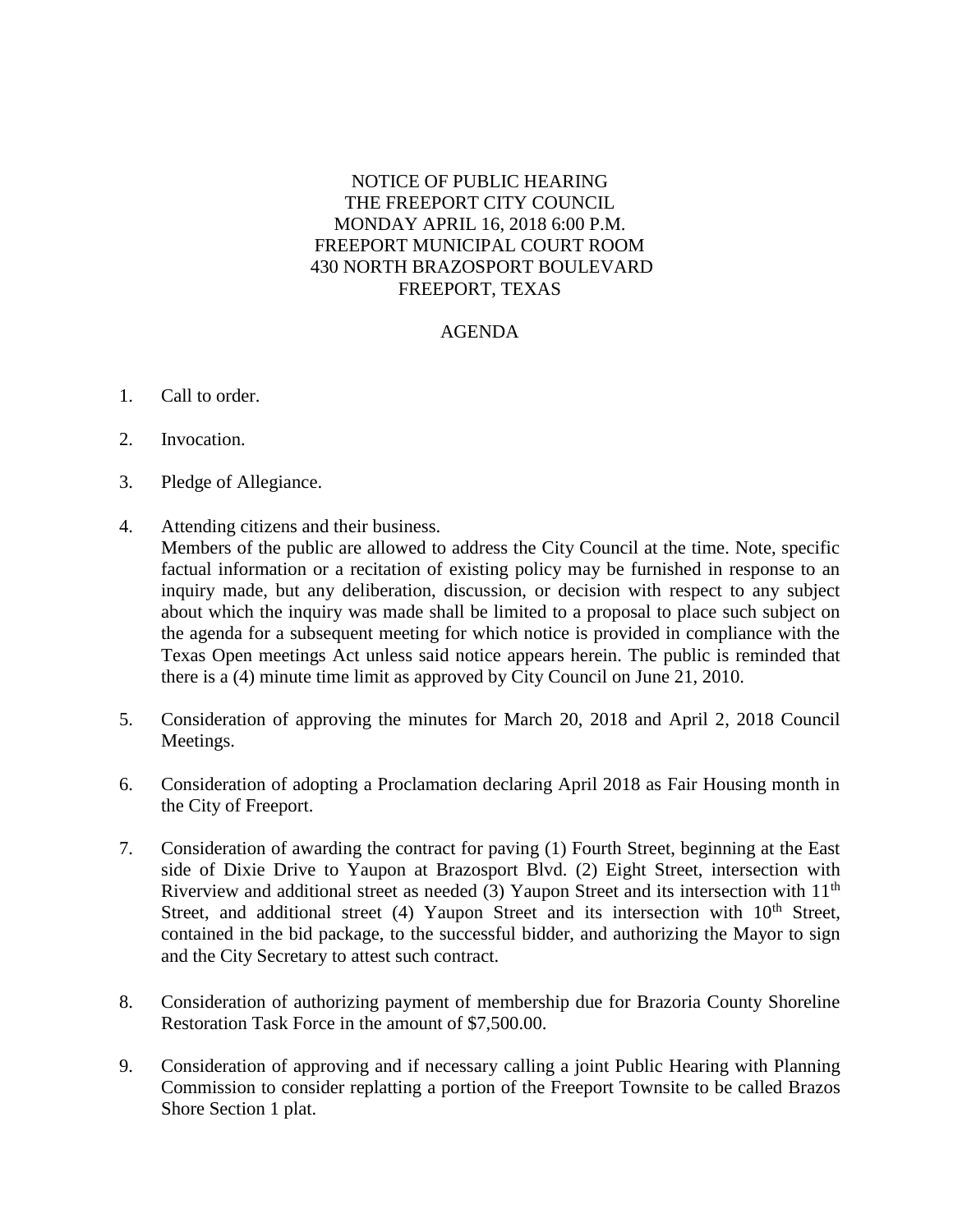- 10. Consideration of moving forward on amending the zoning ordinance to provide an exception for building under certain circumstances on 25' foot lots.
- 11. Consideration of calling a Public Hearing to discuss the possibility of charging to park on City owned beaches, to offset cost of cleanup.
- 12. Consideration of adopting Resolution No. 2018-2539 authorizing the Mayor to sign and the City Secretary to attest a deed without warranty confirming prior conveyance of the ½ of the closed Wharton Street ROW opposite lot 12 Block 806 Velasco Townsite for \$10.00 dollars and other good and valuable consideration to Cynthia Gayle Edwards.
- 13. Consideration of authorizing Mayor to sign Water and / or Sewer Service Agreement with Palmetto Lakes LP.
- 14. Discuss and consider the sale of City's interest in Lot 8, Block 809, also known as 1810 North Avenue O, Velasco Townsite, Tax ID 8110-4175-000.
- 15. Discuss and consider authorizing Museum Manager to contract with the company offering the lowest and best price, not exceeding \$50,000.00, to repair museum roof.
- 16. Discuss City buildings and/or structures in need of repair, i.e., Freeport Community House, Mystery Boat, Service Center and Antonellis.
- 17. Consideration of taking action on any other item discussed in Executive Session.

Work Session:

- A. Mayor Troy T. Brimage announcements and comments.
- B. Councilman McDonald Ward A announcements and comments.
- C. Councilman Bass Ward B announcements and comments.
- D. Councilwoman Mireles Ward C announcements and comments.
- E. Councilman Yates Ward D announcements and comments.
- F. Updates on current infrastructure.
- G. Update on Hwy 288 and Brazosport Blvd.
- H. Update on reports / concerns from Department heads.
- I. Update from Mike Crisp with SJC Trucking on Alleys.

Executive Session:

Section 551.071, Government Code

Consultation with City Attorney concerning pending or contemplated litigation, settlement offers or other matters in which his duty to the City Council under the Texas Disciplinary Rules of Professional Conduct of the State Bar of Texas clearly conflicts with Chapter 551, Government Code, to wit:

1. Expansion of Port Freeport into and its purchase of property in the East End of the City of Freeport.